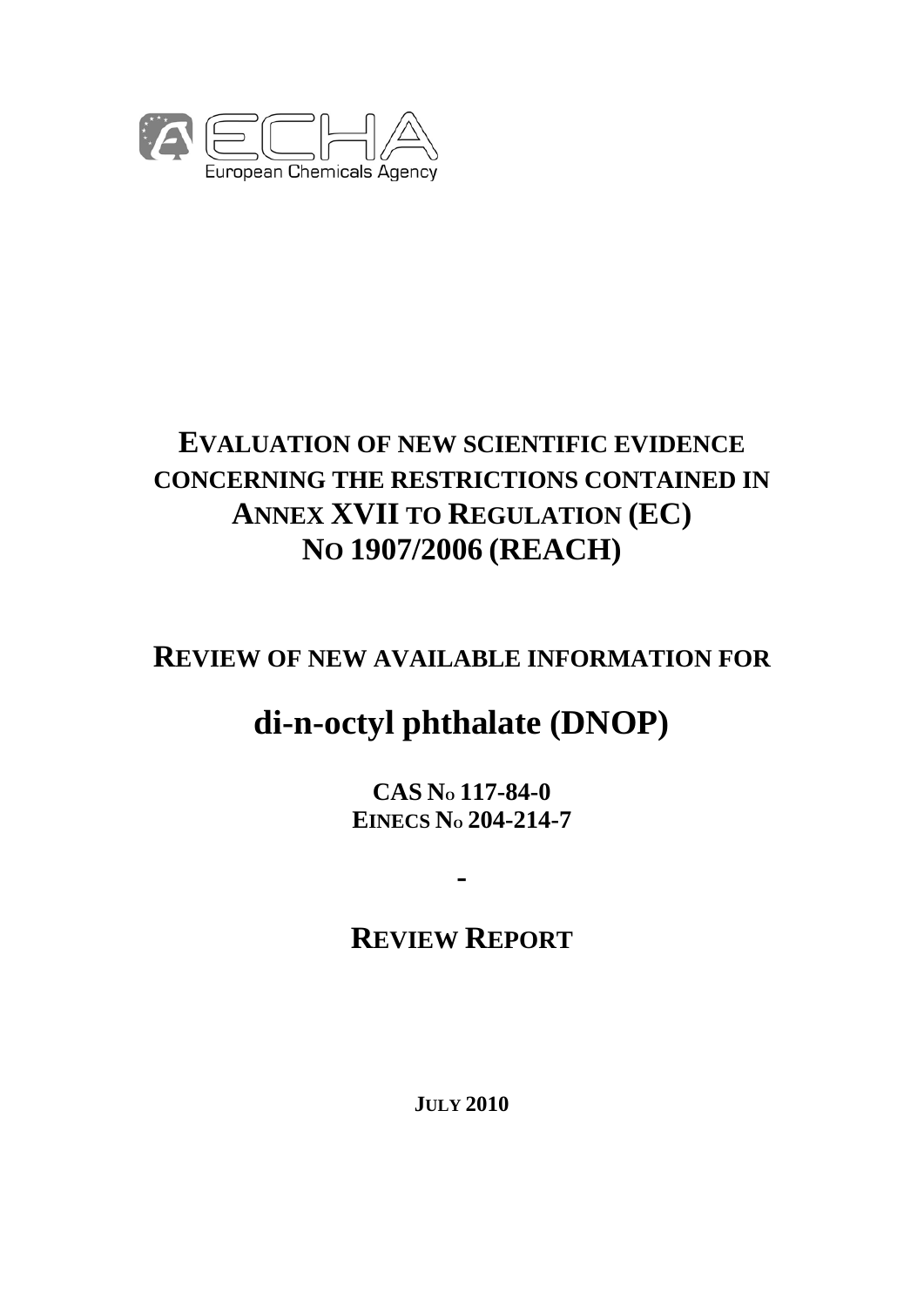#### **1. Introduction**

 $\overline{a}$ 

Entries 51 and 52 of Annex XVII to REACH include the restrictions on the placing on the market and use of certain phthalates in toys and childcare articles, as initially [introduced by Directive 2005/84/EC of the European Parliament and of the Council of](http://eur-lex.europa.eu/LexUriServ/LexUriServ.do?uri=OJ:L:2005:344:0040:0043:EN:PDF)  14 December 2005. As explained in the recitals of this Directive, the six restricted phthalates were sorted into two groups associated with a different scope for the restriction. For the three phthalates which are classified as reprotoxic, category 2 according to Council Directive  $67/548/EEC<sup>1</sup>$  (i.e. DEHP<sup>2</sup>, DBP<sup>3</sup> and BBP<sup>4</sup>) the restriction covers the placing on the market and use in any type of toys and childcare articles. For DNOP and the two other non-classified phthalates (i.e. DINP<sup>5</sup> and  $DIDP<sup>6</sup>$ ) the restriction covers the placing on the market and use in toys and childcare articles which can be placed in the mouth by children. In addition, and as explicitly mentioned in entries 51 and 52 of Annex XVII, the Commission was to evaluate the restrictions concerning these six phthalates in the light of new scientific information by 16 January 2010, and if justified, these restrictions shall be modified accordingly.

The European Commission requested ECHA to review the available new scientific information for these phthalates and to evaluate whether there is evidence that would justify a re-examination of the existing restrictions.

According to the work plan agreed between ECHA and the European Commission, this document provides ECHA's report on its review of the new available information related to DNOP.

The new available information related to DNOP is limited: within the information submitted by stakeholders to the European Commission or ECHA, there is no precise information available on the possible current uses of DNOP in EU, nor any study specifically dedicated to the exposure to DNOP and potential related risks. Some information on the health hazard properties of DNOP was identified both in the submitted information and in the specific literature search performed by ECHA.

<sup>1</sup> Council Directive 67/548/EEC of 27 June 1967 on the approximation of laws, regulations and administrative provisions relating to the classification, packaging and labelling of dangerous substances. According to the CLP Regulation (Regulation (EC) No 1272/2008 on the classification, labelling and packaging of substances and mixtures) these three phthalates are classified as Toxic to Reproduction, category 1B.

 $2^{2}$  bis (2-ethylhexyl) phthalate; CAS No 117-81-7 / Einecs No 204-211-0

<sup>3</sup> dibutyl phthalate; CAS No 84-74-2 / Einecs No 201-557-4

<sup>4</sup> benzyl butyl phthalate; CAS No 85-68-7 / Einecs No 201-622-7

 $<sup>5</sup>$  di-'isononyl' phthalate; CAS No 28553-12-0 and 68515-48-0 / Einecs No 249-079-5 and 271-090-9</sup>

 $6$  di-'isodecyl' phthalate; CAS No 26761-40-0 and 68515-49-1 / Einecs No 247-977-1 and 271-091-4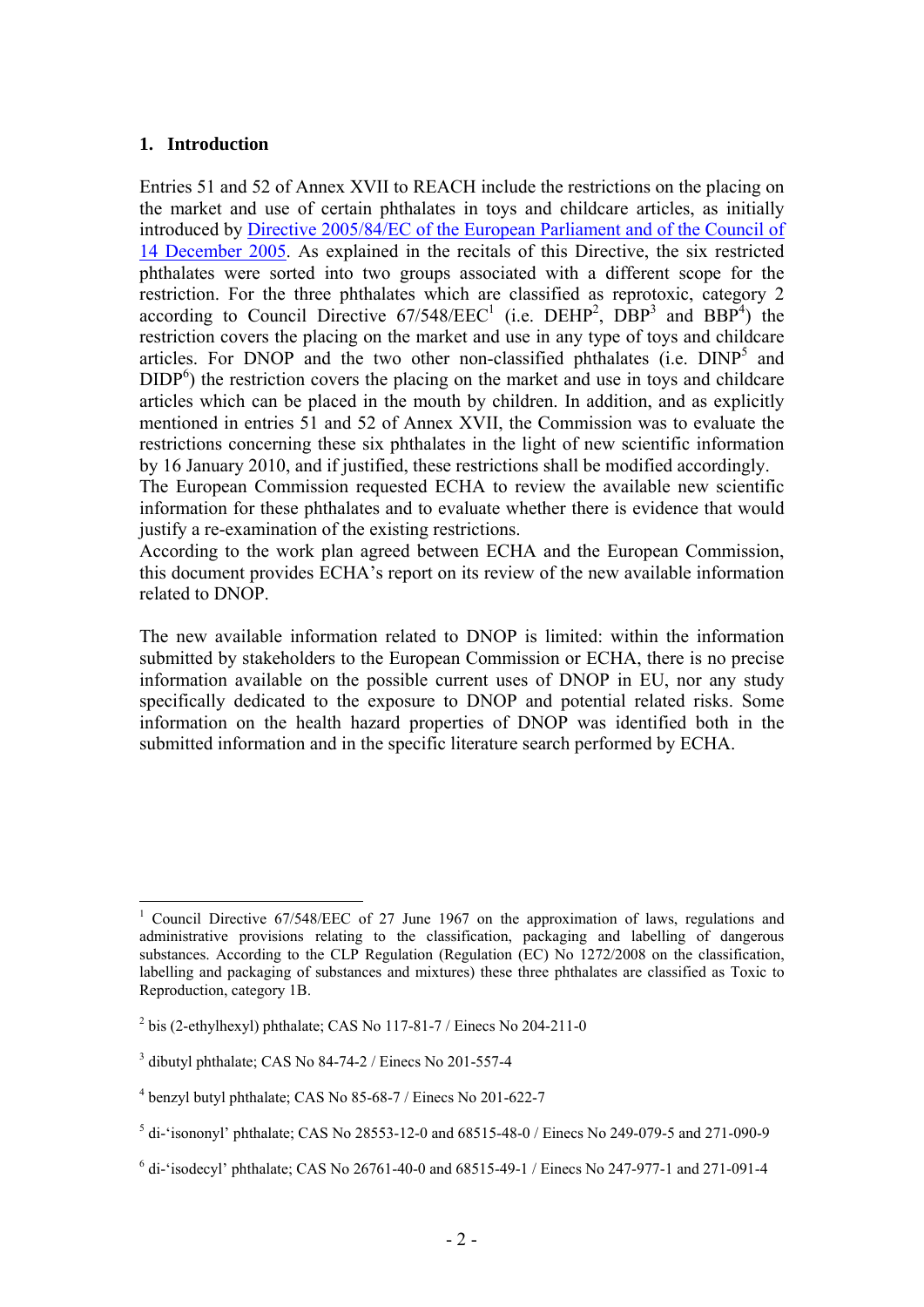# **2. Substance identity**

From the available information and information further provided by Industry (European Council for Plasticisers and Intermediates, ECPI workshop, 2009), it appears that there may be confusion between "di-n-octyl phthalate" (DNOP; CAS No 117-84-0 / Einecs No 204-214-7) and "*di-octyl phthalate*" (DOP), which is usually claimed to be an alternative (synonym) name for DEHP (www.dehp-facts.com, "*About DEHP*").

In the European chemical Substances Information System (ESIS, http://ecb.jrc.ec.europa.eu/esis/), the name of the substance to which CAS No 117-84-0 and Einecs No 204-214-7 are associated is "*dioctyl phthalate*", without any further details on the precise structure of its alkyl chains, apart from the proposed chemical structure (which is with linear ("*n*") alkyl chains, but just indicative).

It has also to be noted that another name and CAS No have been used for DNOP: until it was deleted and replaced by CAS No 117-84-0, CAS No 8031-29-6 was also used by Industry, associated with the substance name "*1,2-Benzenedicarboxylic acid, 1,2 dioctyl ester*" and with several synonyms like "*Di-n-octyl phthalate*" or "*DNOP*".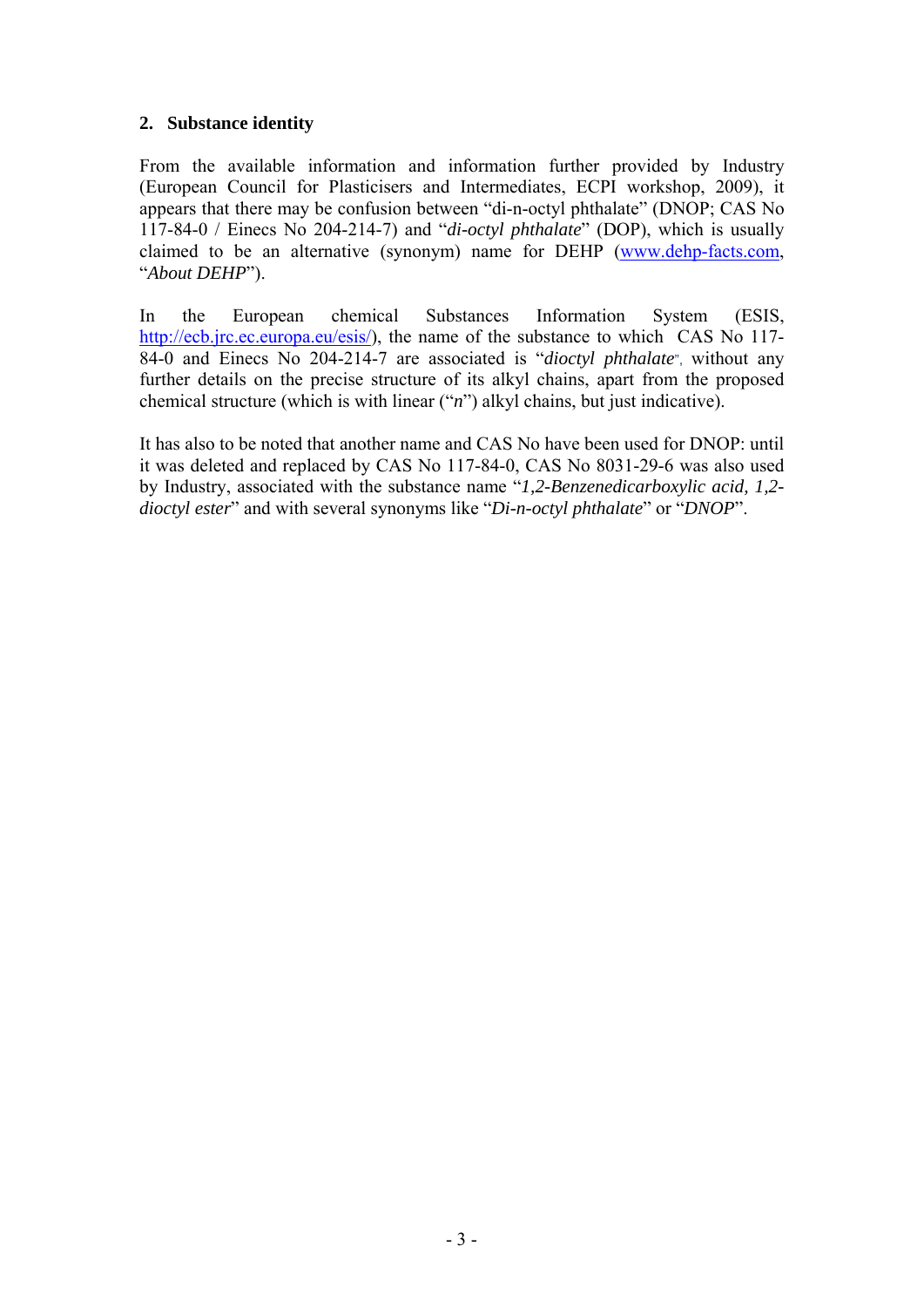#### **3. Information on uses of the substance**

As further described in the following paragraphs, the available information on current uses of DNOP in EU appears to be very limited and contradictory. Compared to the other phthalates, there is almost no data on DNOP specifically and in particular on its uses, in the available sources of information.

Although Industry (the European Council for Plasticizers and Intermediates, (ECPI workshop, 2009)) indicate that, to their knowledge, there is currently no commercial use of DNOP within EU, the results of a new survey on the exposure of 2 years-old children to chemical substances in consumer products conducted for the Danish Environmental Protection Agency (EPA) (Danish EPA, 2009) show that DNOP has been found in some soap packaging products; in that case, a clear reference to CAS No 117-84-0 is made.

Furthermore, information submitted by third parties in the context of this review reports on the detection of DNOP in the environment and house dust samples in Europe (Bulgaria) as well as in toys that can be found on the US market (California), as reported by the Agence française de sécurité sanitaire de l'environnement et du travail (AFSSET, 2009). DNOP metabolites were also reported to have been found in urinary samples of pregnant women in Israel (Berman T. *et al*, 2008). However, none of these sources provide the CAS No to which the substance they refer to should be associated; therefore, confusion on the substance identity cannot be excluded.

Moreover, it has to be noted that the substance with CAS No 117-84-0 (Einecs No 204-214-7, and named "*dioctyl phthalate*") has been pre-registered under REACH by ca. 350 legal entities (including Only Representatives having created several legal entities), with a first registration deadline on 30 November 2010. If registration(s) will be received<sup>7</sup>, some clarifications and further information on the current uses of this substance may be brought by the registrant(s) by the end of this year.

In addition, the substance associated with CAS No 8031-29-6 (and no existing Einecs No) and called "*di-n-octyl phthalate*" (see "*2.Substance identity*") has been preregistered by ca. 500 legal entities; however, a great majority of the pre-registrants for this substance are plastics recyclers and, although one company (with different subsidiaries) indicated an envisaged registration deadline of 30 November 2010, the highest tonnage band pre-registered was  $100 - 1,000$  t/y (associated in the REACH Regulation to 31 May 2013 as deadline for registration). At the time when this review report was finalised no registration dossier had been submitted to ECHA for DNOP.

 $\overline{a}$ 

 $<sup>7</sup>$  It has to be noted that raw pre-registration statistics should be considered with all the necessary</sup> precautions, even though it already gives an idea on whether registration dossiers should reasonably be expected to be submitted or not. In the specific case of DNOP, it has to be noted that at pre-registration step, several legal entities informed ECHA that they were not intending to register the substance, and in particular plastics recyclers who intended to benefit from Art. 2.7 (d) provisions of REACH.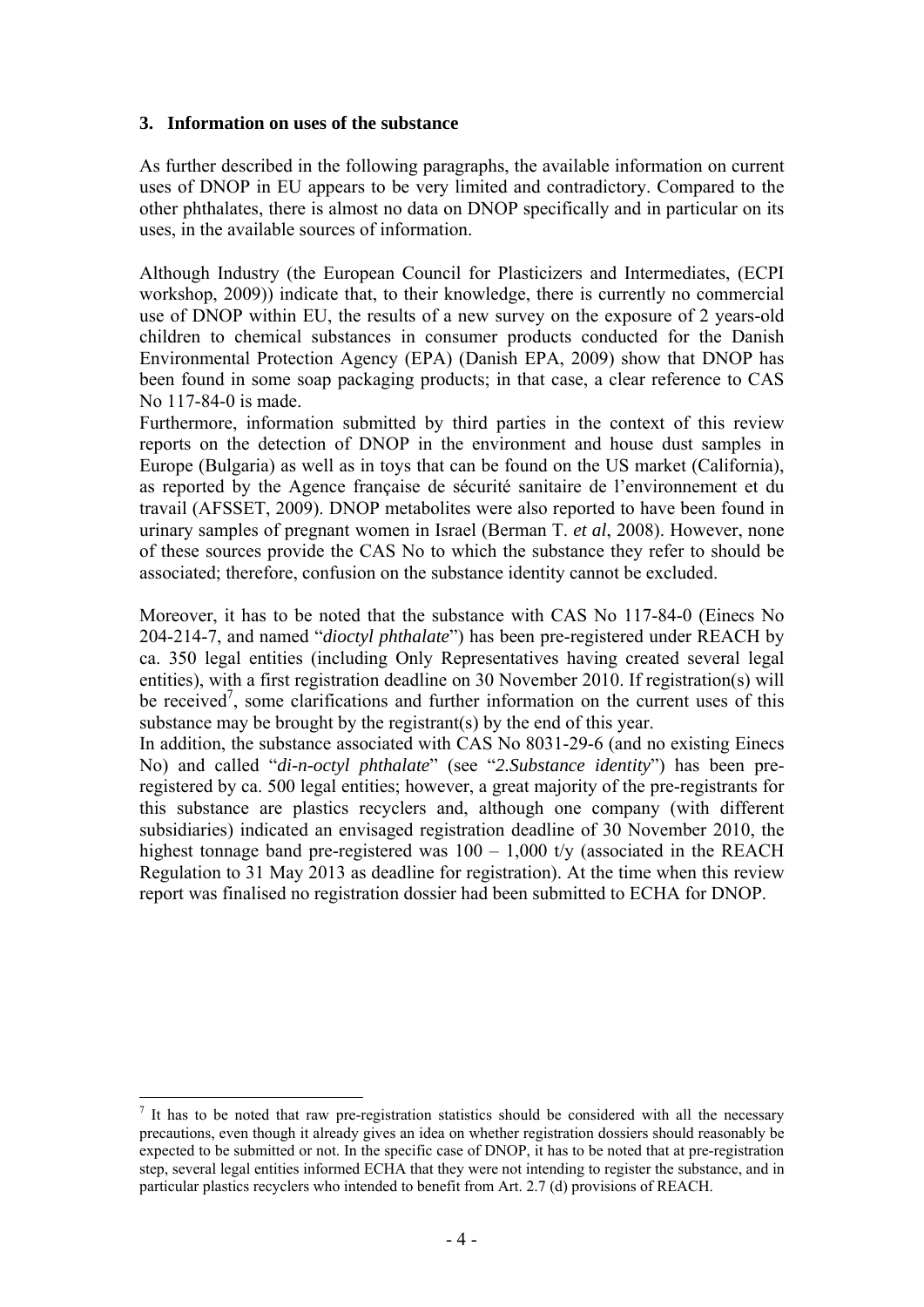# **4. Information on human health hazards**

In studies on health hazard effects there is as well confusion on the substance identity, in some cases. In the review references have only been considered if it is specified that the substance is equal to di-n-octyl phthalate (DNOP). If di-octyl phthalate (DOP) is mentioned in the study, the study has only been considered if the CAS number corresponding to DNOP is specified.

#### *4.1 Toxicokinetics (absorption, metabolism, distribution and elimination)*

The toxicokinetics of DNOP in female adult Sprague Dawley (SD) rats was studied by Silva *et al*, 2005. The excretion of DNOP metabolites in urine after oral administration (300 mg/kg) was monitored, and phthalic acid (PA), mono-n-octyl phthalate (MNOP), as well as the major DNOP metabolite mono-(3-carboxypropyl) phthalate (MCPP) were found. They also identified five additional urinary DNOP oxidative metabolites based on their chromatographic behaviour and mass spectrometric fragmentation pattern, which were postulated to be monocarboxymethyl phthalate (MCMP), mono-(5-carboxy-n-pentyl) phthalate (MCPeP), mono-(7-carboxy-n-heptyl) phthalate (MCHpP), and isomers of mono-hydroxy-noctyl phthalate (MHOP; e.g., mono-(7-hydroxy-n-octyl) phthalate) and of mono-oxon-octyl phthalate (MOOP; e.g., mono-(7-oxo-n-octyl) phthalate). The urinary excretion of DNOP metabolites followed a biphasic excretion pattern. The metabolite levels decreased significantly after the first day of DNOP administration although MCPP, MCHpP, MHOP, and MOOP were detectable after 4 days. They also studied the *in vitro* metabolism of DNOP and MNOP by rat liver microsomes, and found that DNOP produced MNOP, MHOP, and PA in vitro whereas, MNOP produced MHOP and PA *in vitro* at detectable levels.

No further information on toxicokinetics of DNOP was found during the review.

# *4.2 Acute toxicity*

In the National Toxicology Program, Center for the Evaluation of Risks to Human Reproduction (NTP-CERHR) Monograph on DNOP (2003),  $LD_{50}$  values for mice and rats were given as 15 g/kg bw and 53.7 g/kg bw, respectively. Dermal  $LD_{50}$  values were 75 mL/kg bw for guinea pigs. The doses are very high and our conclusion is that DNOP can be considered to be of low acute toxicity.

#### *4.3 Irritation*

No information on the irritation potential of DNOP was found during this review.

# *4.4 Corrosivity*

No information on the corrosive potential of DNOP was found during this review.

#### *4.5 Sensitisation*

Some studies assessing the sensitizing potential of DNOP are available. A review and meta-analysis have been done on several of the sensitizing studies on DNOP and other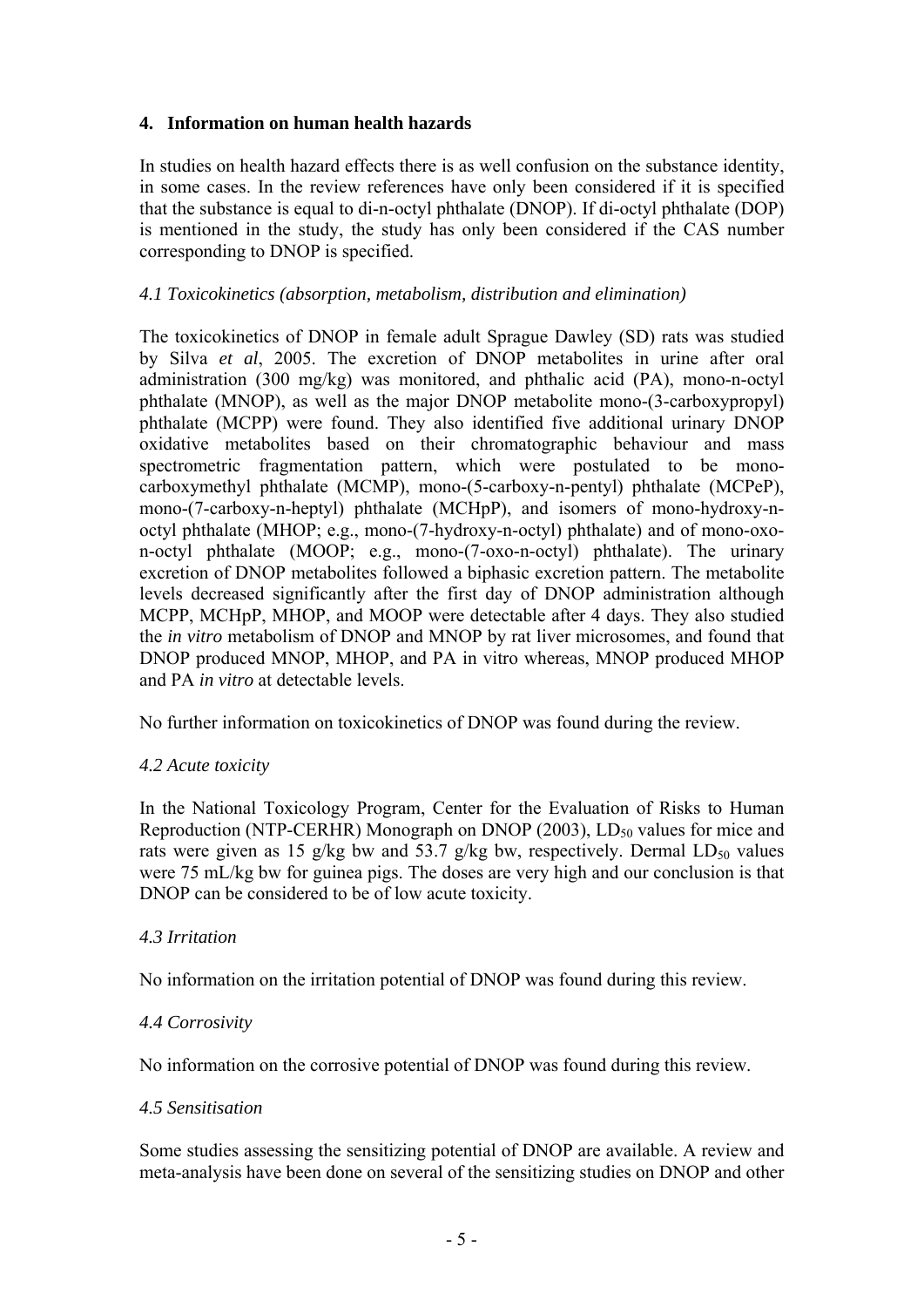phthalates (Jaakkola & Knigth (2008). Their general conclusion it that there are some evidence which support the hypothesis that phthalate emissions from PVC materials increase the risk of asthma and allergies, that heated PVC fumes can possibly contribute to development of asthma in humans and that epidemiological studies in children show associations between phthalate exposure (e.g. through dust) and risk of asthma and allergies. However, it is difficult to draw any conclusion on specific phthalates and their individual contribution to the effects seen. In the same article it is reported that in one study, subcutaneous injection (s.c.) of MnOP to mice, provoked a statistical increase in antibodies in response to one booster of ovalbumin (100 μg/mL: increase in IgE; 10 μg/mL: increase in IgG). In another similarly designed study, 2.000 μg/mL of DnOP gave an increase in IgG1 and IgE levels. The extent of adjuvancy provoked by individual phthalates has been shown to be structure related, and mono phthalates with 8 (MEHP and MnOP) or 9 (MiNP) carbons caused a greater increase in antibodies than those with 4, 7 or 10. It is also reported that in another of the evaluated studies, the degree of increase of antibodies was generally shown to be concentration-dependent and that DNOP has been found to produce a concentrationdependent increase in production of IgG1 but not IgE. It is also reported that one *in vitro* study has shown that phthalates with 8 carbon atoms alkyl side chain length (DEHP and DNOP, including their respective metabolites MEHP and MNOP are the strongest histamine release potentiators.

There are indications of a potential sensitizing activity of DNOP, but before a conclusion can be drawn, an in-depth evaluation of the original studies is needed to evaluate the reliability and relevance of the results.

#### *4.6 Repeated dose toxicity*

.

In the NTP-CERHR Monograph (2003), four studies in rats are mentioned. It is reported that DNOP had no effects on testes weight or gross appearance of the testes, kidney or pancreas. Two of the studies assessed effects after three weeks of DNOP exposure. Liver weight was increased with concurrent liver histology and biochemistry changes seen. There was biochemical evidence for peroxisome proliferation (PP), a mechanism considered to have either low or no relevance for humans, but also other liver enzymes were affected. DNOP induced hepatic lipid accumulation and PP similar to DNHP, but dissimilar to DEHP. DEHP caused e.g. greater increase in liver weight and the biochemical evidence shows that PP occurred earlier with DEHP compared to DNOP, and was about 7-fold higher. The PP values seen after DNOP exposure were about twice those of the controls. There were also liver effects that indicate other types of liver damage, not related to PP. Thyroid effects included a decrease in serum thyroxine (T4) and microscopic effects indicating thyroid hyperactivity. There were no effects on serum triiodothyronine (T3) levels. The LOAEL was determined to be  $\sim$ 1.821 mg/kg bw/day. In another study, no increase in peroxisome enzyme activity was seen after two weeks exposure to doses of 1.000 and 2.000 mg/kg bw/day. A small increase in liver weight was seen in the study. In a 13-week study, no effect was seen on organ or body weight at doses up to 350 (males) and 403 (females) mg/kg bw/day. At the highest dose, liver and thyroid effects were observed. DEHP was used as a positive control and was found to induce similar effects to those seen in the high-dose DNOP group. However, DEHP also induced PP and some biochemical changes and effects on reproductive organs which were not seen with DNOP.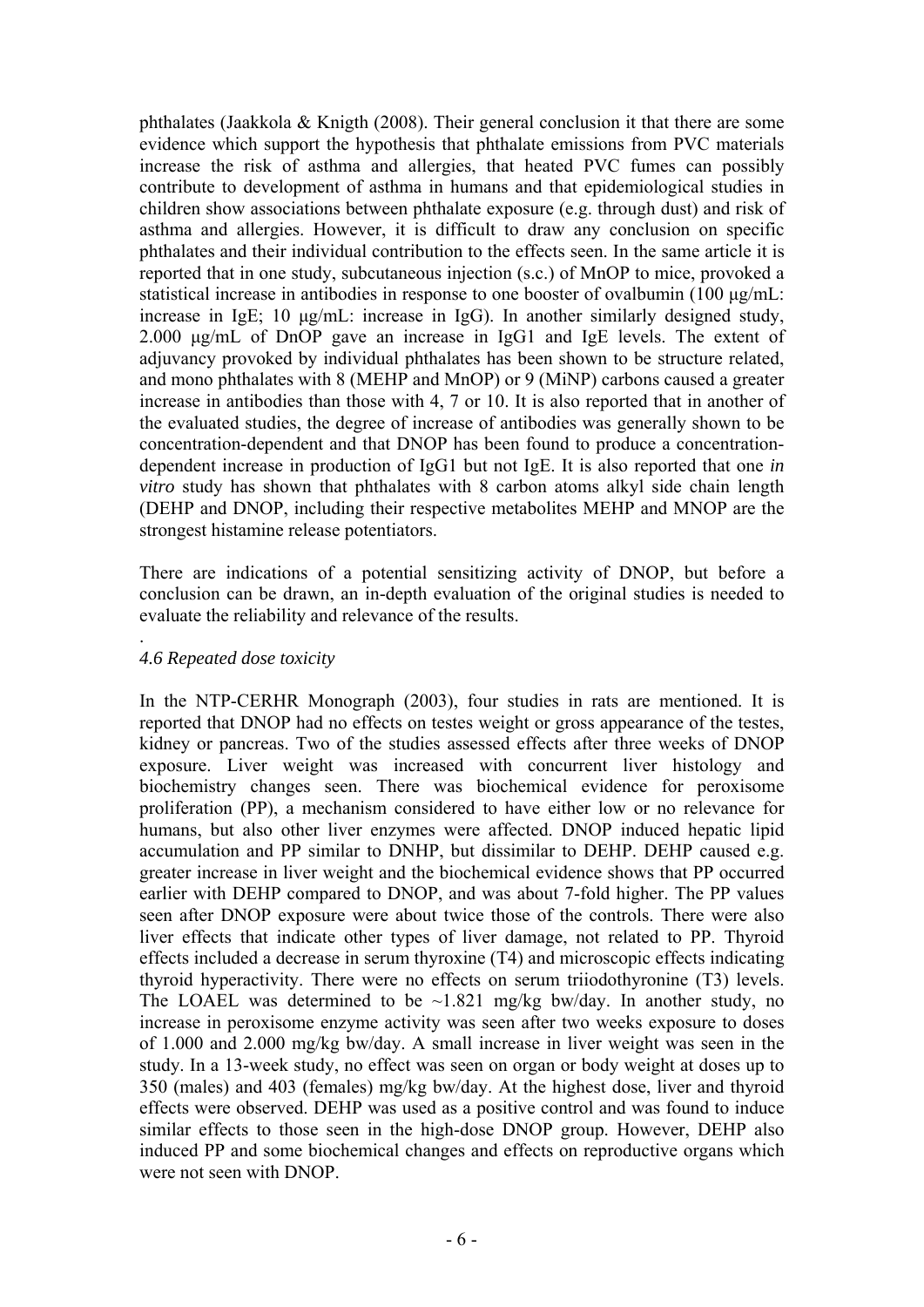Also some other information on effects of DNOP after repeated dose exposure was found. In the report from AFSSET (2009) on DNOP, similar conclusions as the ones made in the NTP-CERHR Monograph were drawn. The AFSSET report contains some references that were not included in the NTP Monograph. AFSSET concludes that DNOP does not appear to behave like other phthalates when it comes to PP, and hence the relevance for humans may be higher. They also report that DNOP may cause adverse hepatic effects in individuals living e.g. in the vicinity of hazardous waste sites if DNOP is present at sufficiently high levels in e.g. water consumed. In a report from the Agency for Toxic Substances and Disease Registry (ATSDR; 1997), a study where reductions in the size of thyroid follicles and mild decreases in colloid density was seen were cited.

A more in-depth evaluation of the relevant studies would be needed to conclude on the effects of DNOP after repeated dose exposure, and to establish NOAELs/LOAELs. It should however be noted that DNOP seems to have different mechanisms for inducing liver effects compared to other phthalates which exert their effects on the liver through the PP mechanism, and that the human relevance of the liver effects seen in rodents may hence be higher compared to other phthalates.

# *4.7 Mutagenicity*

There are both *in vivo* and *in vitro* studies on the mutagenic potential of DNOP available, but most of these are studies where only mixtures containing DNOP have been tested. Negative results have been seen in some of these studies, and in other studies the results have been inconclusive. No tests where only DNOP has been tested are reported in the NTP monograph and they only state that mixtures containing DNOP have not shown conclusive evidence of mutagenicity. In the AFSSET report it is concluded that the results of microbial testing indicates that DNOP is not a mutagen, without further specification of the tests performed.

# *4.8 Carcinogenicity*

In the AFSSET report the conclusion is that based on available studies, there are no indications that DNOP causes cancer in humans, and that IARC or EPA has not classified DNOP as a carcinogen. In the ATSDR report (1997) it is concluded that there is some data suggesting that DNOP may promote preneoplastic lesions in the rat liver, probably by a mechanism that does not rely on PP. Further evaluation of the studies would be needed to conclude on this.

# *4.9 Toxicity for reproduction*

# 4.9.1 Fertility

In the NTP monograph, some studies on reproductive toxicity are reported. In a continuous breeding design in mice no effects were seen (exposure up to 7500 mg/kg/d; this was not a true multi-generation study since an effective evaluation of the second generation was not performed). In a sub-chronic study in rats, no histological effects on reproductive organs were seen after exposure to doses of up to 350 or 403 mg/kg/d for males and females, respectively. No testicular lesions were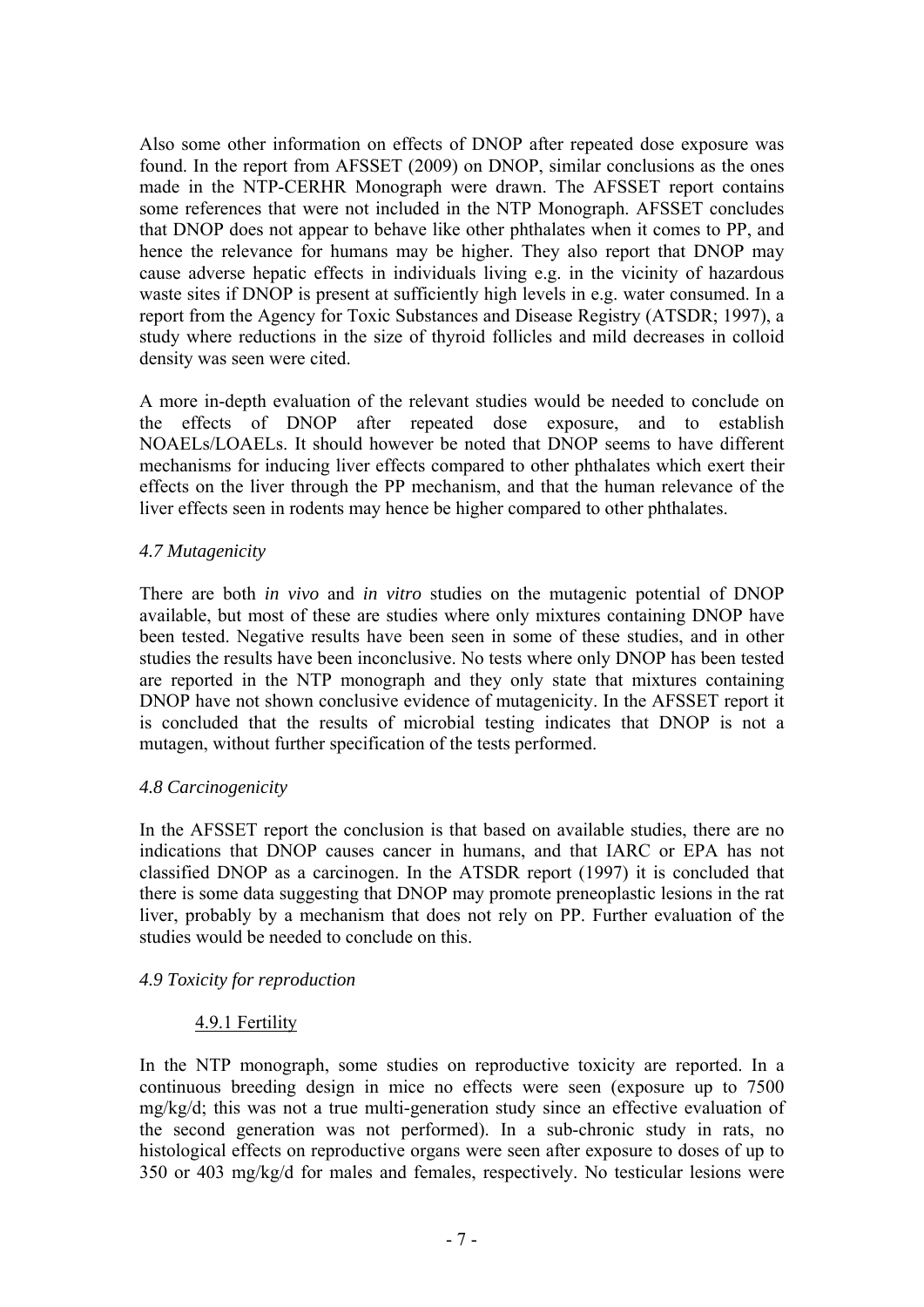seen in a study in male rats after exposure to 2800 mg/kg/d for 4 days. The conclusion by NTP is that DNOP is not likely to affect the human reproductive system. A NOAEL of 7500 mg/kg/d in mice and 350 mg/kg/d in rats was determined. Since no effects on fertility were seen, no LOAEL could be established. Some studies suggest that DNOP produces some effects on the male reproductive system similar to those seen with other (short-chain) phthalates, but that DNOP is most likely much less potent. Also AFSSET (2009) and ATSDR (1997) conclude in their reports that the potential of DNOP to cause adverse reproductive effects should be considered to be low. In a cohort study in Mexican women (Meeker *et al*, 2009), mean urine concentrations of some phthalates, including mono(3-carboxylpropyl) phthalate (MCPP; a metabolite of DNOP, but also of DBP), were higher in women who subsequently delivered preterm. The authors concluded that there may be an association between some phthalates and preterm birth, and that additional research, including larger human studies and experimental studies, is warranted to further investigate the relationship between phthalate exposure and preterm birth. Also, since MCPP is a metabolite of both DNOP and DBP, no firm conclusion on the potential contribution of DNOP to the preterm birth in these women can be drawn based on this study and it can only be seen as additional information.

# 4.9.2 Developmental toxicity

In the NTP Monograph as well as in the information from AFSSET (2009) and the ATSDR report (1997), it is said that DNOP has been shown to cause some developmental toxicity, but only very high doses have been tested. For example, in one study an increase in malformations was seen after i.p. injection of 4890 mg/kg/d of DNOP (it should be noted that i.p. injection is not the preferred way of administration). It is also said that the limitations in the study design did not provide a basis for determining a dose-response relationship, nor any NOAELs or LOAELs. The available data were not considered enough to conclude that DNOP is not a developmental toxicant, but they indicate that DNOP has a very low potential to induce adverse developmental effects.

# 4.9.3 Endocrine disruption

In the AFSSET report it is reported that DNOP has been shown to affect Leydig cells in rats, and incubated Leydig cells were found to have a decreased testosterone production when incubated with MNOP, the primary metabolite of DNOP. No effects on testicular function or morphology have been seen. In the NTP Monograph it is reported that *in vitro* tests assessing the potential estrogenic activity of DNOP were negative. Also an *in vivo* study in ovariectomized rats was negative. In an *in vitro* study (Krüger *et al*, 2008) no effect of DNOP on the androgen receptor was observed. Overall, there are limited indications that DNOP may cause endocrine disrupting effects on the reproductive system.

# *4.10 Other effects*

The ATSDR concluded that there is limited data suggesting that DNOP can exert immunotoxicological effects in rats and mice after acute oral exposure to relatively high doses. These effects are reflected in changes in the weight and morphology of various lymphoreticular organs (thymus, spleen, and lymph nodes), altered activity of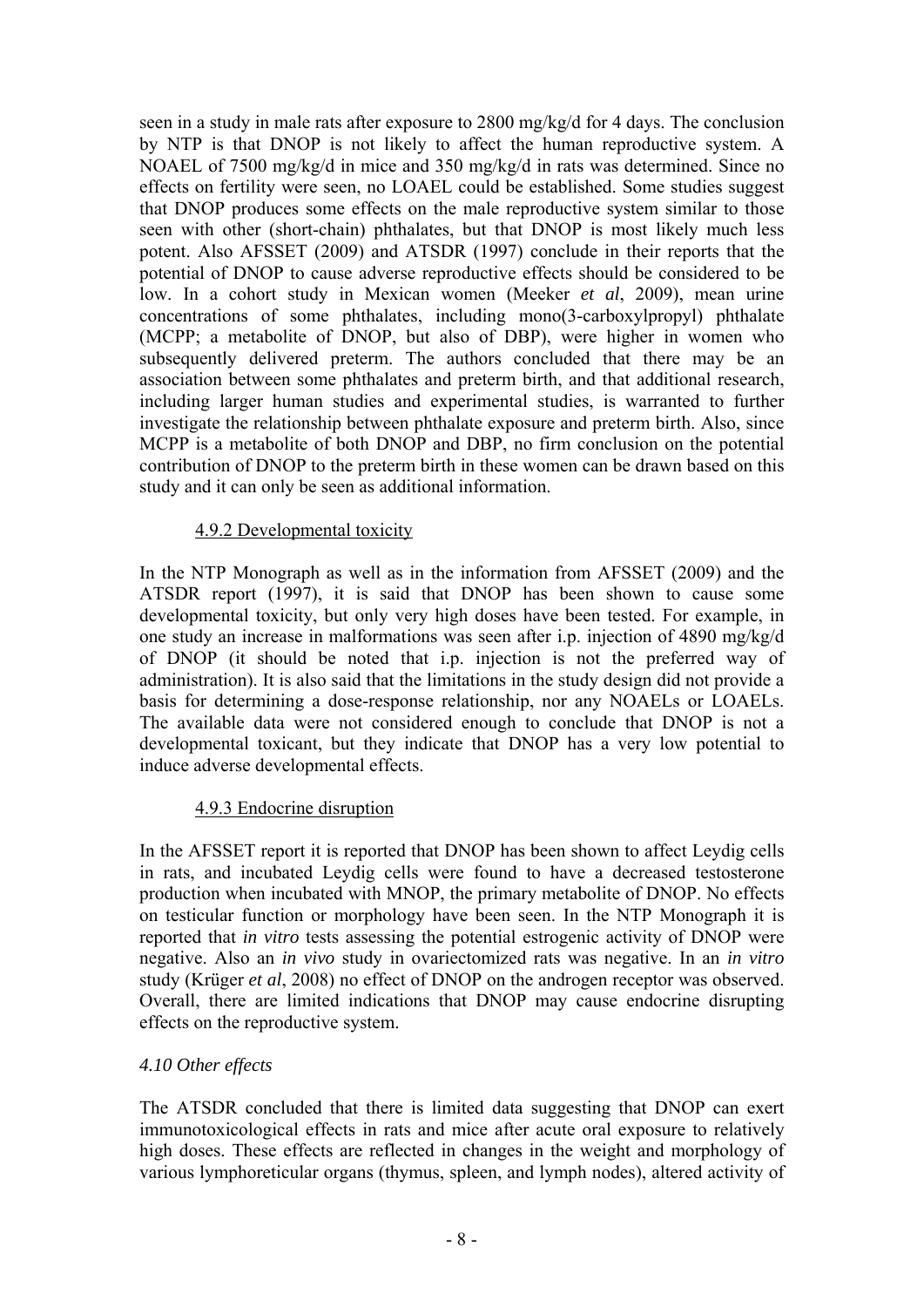humoral antibody-forming cells and cellular mediators of immunity, and reduced resistance to bacterial, viral, protozoan, or other parasitic infection.

*4.11 Derivation of DNEL(s)/DMEL(s)* 

Further evaluation of the data would be needed before any calculation of DNELs/DMELs may be done.

# **5. Information on exposure and related risk**

From the available information it appears that, even though DNOP can be found in the (indoor) environment (e.g. in indoor dust) and some consumer products to which children can be exposed, the estimated levels of exposure are very low and as such do not represent a risk for human health. In particular, migration rates from products such as soap packaging appear to be very low, below the current analysis detection limits (Danish EPA, 2009).

# **6. Conclusions and suggestions for further action**

In conclusion, it appears that the possible confusion around the substance identity of DNOP on the one hand, and the contradictory information on the actual commercial use of this substance in Europe on the other hand, require further clarifications before it can be assessed whether there is actually new information available which would argue in favour of reopening the discussions on the current restrictions or not.

The information on hazard properties of, and exposure to DNOP is limited. However, the only conclusions in terms of risks from the presence of DNOP in indoor dust and some (limited) consumer products which are reported in the available documentation indicate that there is no risk for human health.

There is currently not available new information on hazards of or exposures to DNOP which would justify the re-examination of current restriction. This review revealed that DNOP may not be commercially used within the EU. Therefore, ECHA suggests to wait for the first registration deadline has passed after which the Commission may decide on any further actions on DNOP. If any of the companies which pre-registered DNOP actually register it in quantities at or above 1000 t/year, this could bring some clarity on the uses within the EU and potentially also further information on the properties of DNOP. It is noted that the lack of EU manufacturing and use does not alone justify the re-examination of the current restriction. This is because DNOP can still be used outside the EU and imported to the EU in articles if the restriction is removed.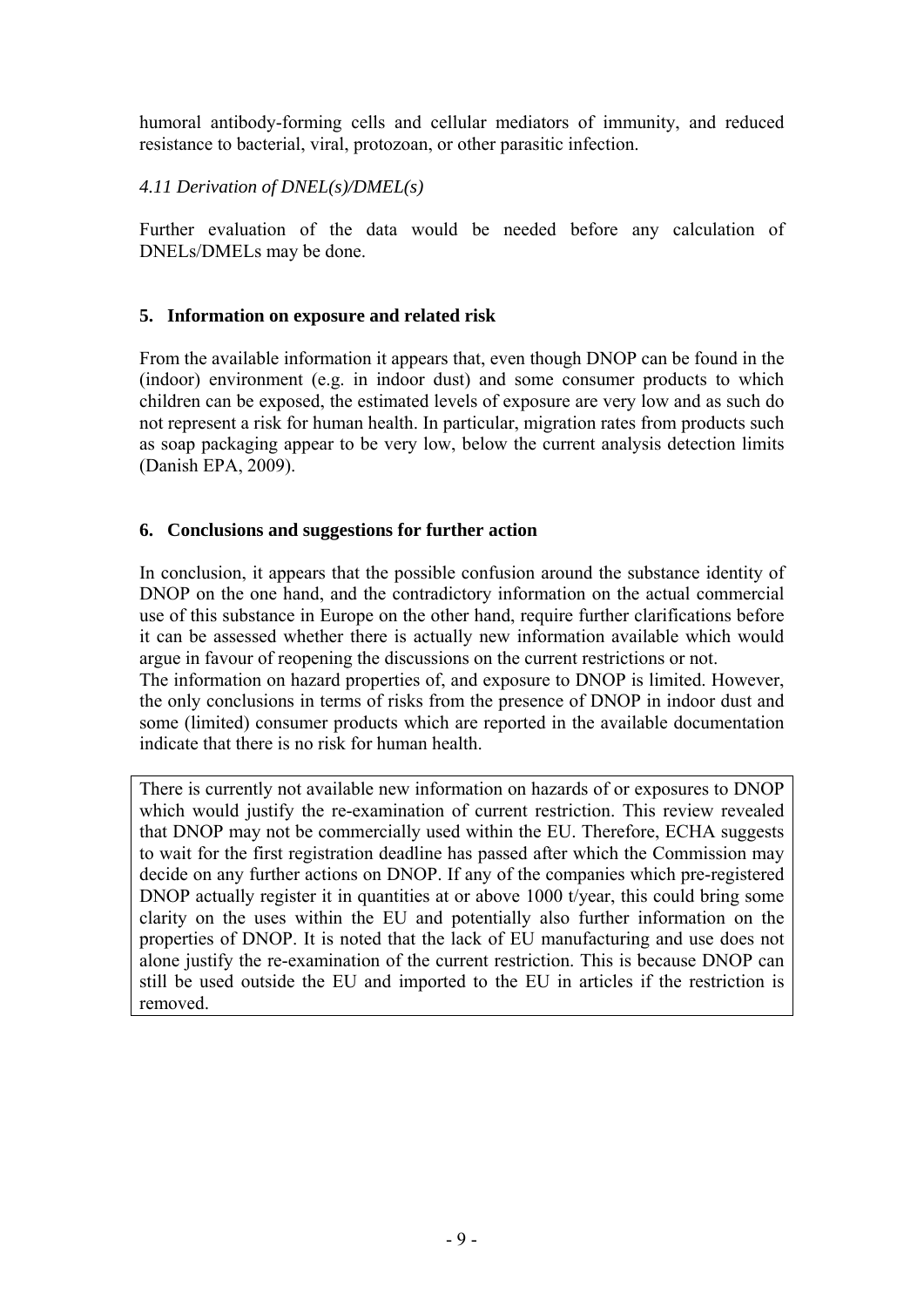# **References**

AFSSET, Agence française de sécurité sanitaire de l'environnement et du travail (2009) Information on certain phthalates (DNOP, DINP and DIDP), June 2009

ATSDR Agency for Toxic Substances and Disease Registry (1997), Toxicological Profile for Di-n-octylphthalate (DNOP), Health Effects, http://www.atsdr.cdc.gov/toxprofiles/tp95.html (Accessed on 20.01.2010)

Berman T, Hochner-Celnikier D, Calafat AM, Needham LL, Amitai Y, Wormser U, Richter E (2008) Phthalate exposure among pregnant women in Jerusalem, Israel: Results of a pilot study, Environ Int., 2008 Sep 6

Danish EPA (2009) Survey and Health Assessment of the exposure of 2 year-olds to chemical substances in Consumer Products, from Survey of Chemical Substances in Consumer Products, Danish Ministry of the Environment, Environmental Protection Agency, No. 102**,** 2009

DEHP Information Center, EU Risk Assessment confirms no general risk to human health from DEHP, (Commission Communication C/2008 34/1 and Commission Recommendation L 33/8), from www.dehp-facts.com, an initiative of European Council for Plasticisers and Intermediates (ECPI)

ECPI (2007) Comments on the Preliminary Report on the Safety of Medical Devices Containing DEHP Plasticized PVC or other Plasticizers on Neonates and Other Groups Possibly at Risk, European Council for Plasticisers and Intermediates (ECPI), November 2007

ECPI (2009) Review of Recent Scientific Data on Di-isononyl Phthalate (DINP) and Risk Characterisation for its use in Toys and Childcare articles, technical report 2009- 0601-DINP, European Council for Plasticisers and Intermediates (ECPI), June 2009

ECPI workshop (2009) ECPI Plasticiser Workshop, ECHA, October 2009

ECPI newsletter (2009) Fast facts: plasticisers and children's clothing, Inform Issue 16 - Summer 2009, available at: http://www.ecpi.org/inform

Jaakkola Jouni JK, Knight TL (2008), The Role of Exposure to Phthalates from Polyvinyl Chloride Products in the Development of Asthma and Allergies: A Systematic Review and Meta-analysis, Environ Health Perspect Vol 116, No 7, July 2008

Krüger T, Long M, Bonefeld-Jørgensen EC (2008), Plastic components affect the activation of the aryl hydrocarbon and the androgen receptor, Toxicology; 2008 Apr; 18;246(2-3):112-23

Meeker JD, Hu H, Cantonwine DE, Lamadrid-Figueroa H, Calafat AM, Ettinger AS, Hernandez-Avila M, Loch-Caruso R, Téllez-Rojo MM (2009), Urinary Phthalate Metabolites in Relation to Preterm Birth in Mexico City, Environ Health Perspect 117:1587-1592 (2009)